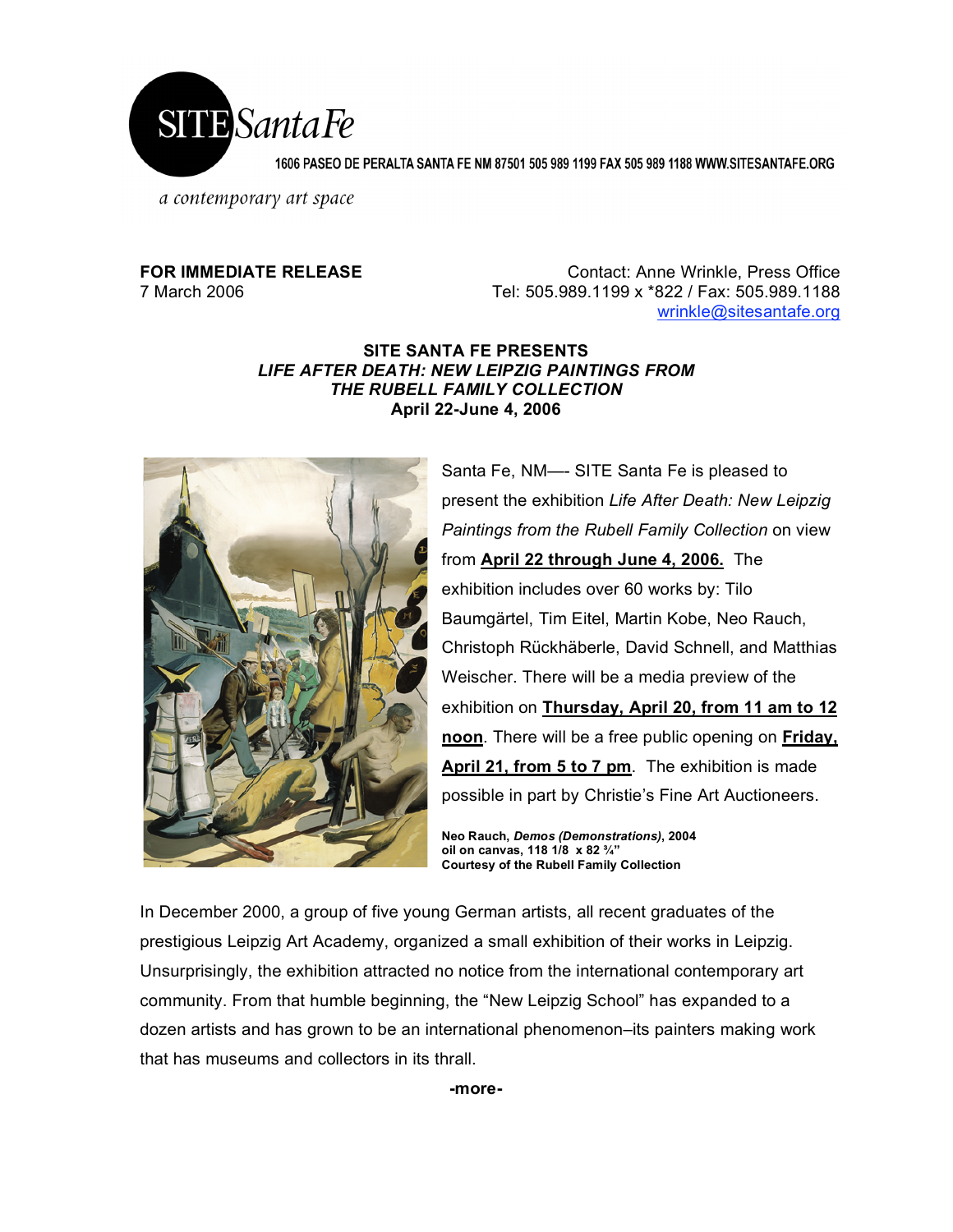## **SITE TO PRESENT NEW LEIPZIG PAINTINGS, page 2/3**

These painters breathe new life into the East German tradition of social realist figure painting with enigmatic narratives and surrealist overtones. The New Leipzig School is the 21st century's first bona fide artistic phenomenon. In addition to their affiliation with the Leipzig Art Academy, the New Leipzig School painters share stylistic concerns, which are shaped in part by the tradition of the school and East German social realism more generally. A strange surrealism and a discordant palette pervade their interiors, cityscapes, and landscapes, which are often populated by disaffected figures. A general feeling of world-weariness and ennui speaks to the East German political situation– these are depictions of places and people that are not prepared to integrate into the brand-new optimistic West. Unready to face the new, they are nostalgic for the old, but more from habit than any affection.

The Leipzig Academy, founded in 1764, is one of the oldest art schools in Germany. It is highly regarded for its tradition of figure painting, which, before the reunification of Germany in 1989/90, was bound to state-mandated "social-realist" painting. While academies in the West eschewed figurative painting, and sometimes painting itself, in favor of abstraction and work in new media, the Leipzig Academy produced some of East Germany's most highly regarded figure painters.

The undeniable buzz that surrounds the New Leipzig School is due in part to the enthusiasm that collectors Mera and Don Rubell have shown for their work. Always bellwethers, the Rubells first visited Liga, the Leipzig gallery that these artists maintained between March 2002 and April 2004, in its inaugural year. They began acquiring their work immediately and have continued to support many of the artists.

Housed in a nondescript 45,000-square-foot Miami warehouse that once served as a Drug Enforcement Administration storage facility, the Rubell Family Art Collection features some of the edgiest and most important contemporary work of the last 40 years. The collection, which contains 6000 pieces by celebrated artists including Keith Haring, Peter Halley, Damien Hirst, David Salle, and Cindy Sherman, is a representation of every major influence in contemporary art over the last three decades. It includes paintings, sculptures, drawings, photographs, installation, and videos.

### **-more-**